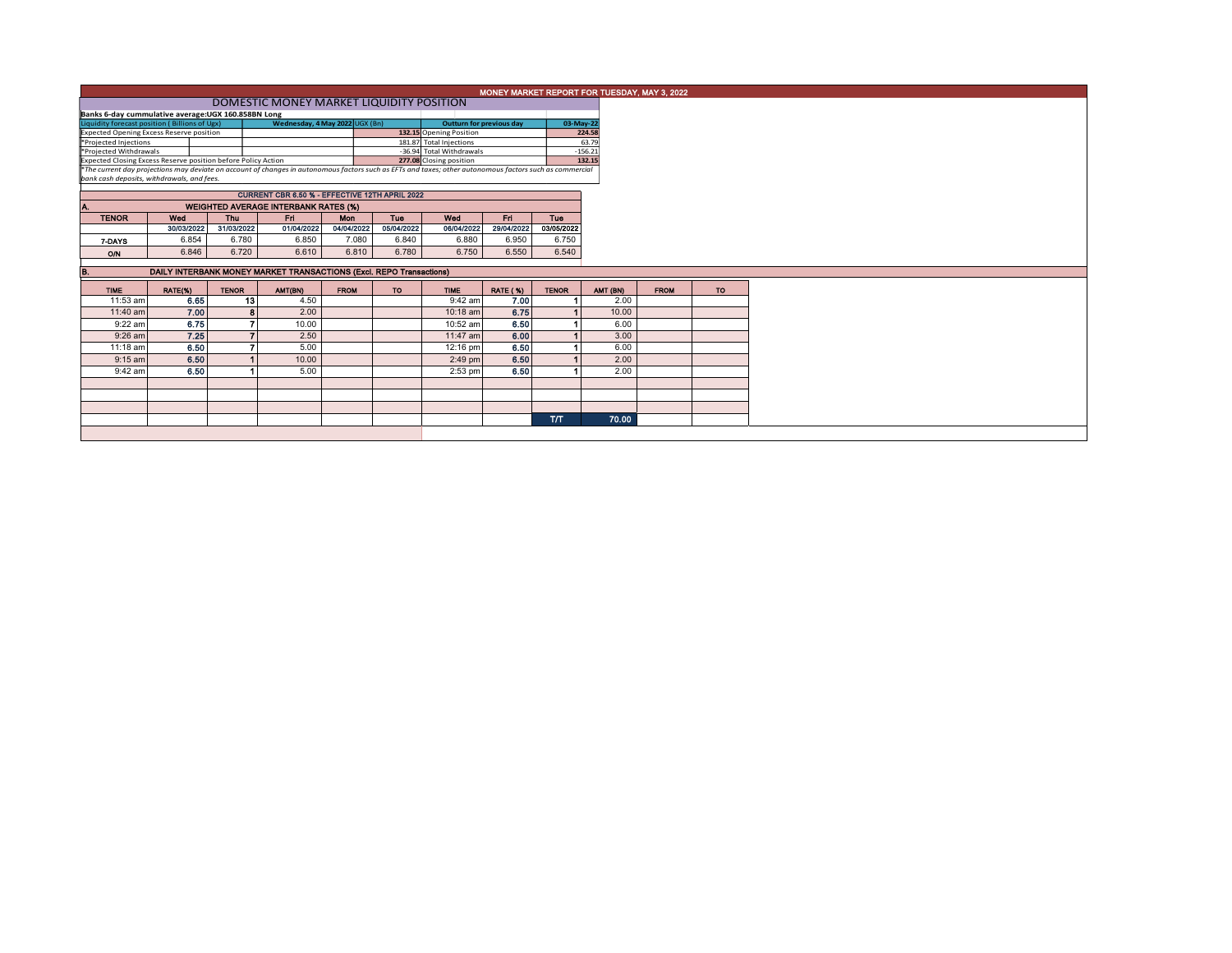| lc.                                                                                   |                                       |             |                                                                                                |                 | <b>CBR AND THE 7- DAY WAR INTERBANK RATES</b> |                                          |               |                                                                  |              |                                  |             |              |            |            |
|---------------------------------------------------------------------------------------|---------------------------------------|-------------|------------------------------------------------------------------------------------------------|-----------------|-----------------------------------------------|------------------------------------------|---------------|------------------------------------------------------------------|--------------|----------------------------------|-------------|--------------|------------|------------|
| 9.500                                                                                 |                                       |             |                                                                                                |                 |                                               |                                          |               |                                                                  |              |                                  |             |              |            |            |
| 9.000                                                                                 |                                       |             |                                                                                                |                 |                                               |                                          |               |                                                                  |              |                                  |             |              |            |            |
| 8.500<br>8.000                                                                        |                                       |             |                                                                                                |                 |                                               |                                          |               |                                                                  |              |                                  |             |              |            |            |
| 7.500                                                                                 |                                       |             |                                                                                                |                 |                                               |                                          |               |                                                                  |              |                                  |             |              |            |            |
| 7.000                                                                                 |                                       |             |                                                                                                |                 |                                               |                                          |               |                                                                  |              |                                  |             |              |            |            |
| 6.500                                                                                 |                                       |             |                                                                                                |                 |                                               |                                          |               |                                                                  |              |                                  |             |              |            |            |
| 6.000                                                                                 |                                       |             |                                                                                                |                 |                                               |                                          |               |                                                                  |              |                                  |             |              |            |            |
| 5.500                                                                                 |                                       |             |                                                                                                |                 |                                               |                                          |               |                                                                  |              |                                  |             |              |            |            |
| 5.000                                                                                 |                                       |             |                                                                                                |                 |                                               |                                          |               |                                                                  |              |                                  |             |              |            |            |
| 4.500                                                                                 |                                       |             |                                                                                                |                 |                                               |                                          |               |                                                                  |              |                                  |             |              |            |            |
| 4.000                                                                                 |                                       |             |                                                                                                |                 |                                               |                                          |               |                                                                  |              |                                  |             |              |            |            |
|                                                                                       | 14/04/2022                            | 19/04/2022  | 20/04/2022                                                                                     |                 | 21/04/2022                                    | 22/04/2022                               |               | 25/04/2022                                                       |              | 26/04/2022                       | 27/04/2022  | 28/04/2022   | 29/04/2022 | 03/05/2022 |
|                                                                                       |                                       |             |                                                                                                |                 |                                               |                                          |               |                                                                  |              |                                  |             |              |            |            |
|                                                                                       |                                       |             |                                                                                                |                 |                                               |                                          |               |                                                                  |              |                                  |             |              |            |            |
|                                                                                       |                                       |             |                                                                                                |                 |                                               |                                          |               | • Overnight WAR -7-day WAR - CBR rate - Upper bound -Lower bound |              |                                  |             |              |            |            |
| ID.                                                                                   |                                       |             | MONETARY POLICY OPERATIONS MATURITIES PROFILE: (05-MAY- 2022 TO 08-DECEMBER- 2022)             |                 |                                               |                                          |               |                                                                  |              |                                  |             |              |            |            |
| <b>DATE</b>                                                                           | <b>THUR</b>                           | <b>THUR</b> | <b>THUR</b>                                                                                    | <b>THUR</b>     | <b>THUR</b>                                   | <b>THUR</b>                              | <b>THUR</b>   | <b>THUR</b>                                                      | <b>THUR</b>  | <b>THUR</b>                      | <b>THUR</b> | <b>TOTAL</b> |            |            |
|                                                                                       | 05-May-22                             | 12-May-22   | 26-May-22                                                                                      | 02-Jun-22       | 09-Jun-22                                     | 23-Jun-22                                | 07-Jul-22     | 04-Aug-22                                                        | 18-Aug-22    | 10-Nov-22                        | 08-Dec-22   |              |            |            |
| <b>REPO</b>                                                                           | 305.38                                | $\sim$      | $\sim$                                                                                         | $\sim$          | $\sim$                                        | $\sim$                                   | $\sim$        | $\sim$                                                           | $\sim$       | $\sim$                           | $\sim$      | 305.38       |            |            |
| <b>REV REPO</b>                                                                       | $\sim$                                | $\sim$      | $\sim$                                                                                         | $\sim$          | $\sim$                                        | $\sim$                                   | $\sim$        | $\sim$                                                           | $\sim$       | $\sim$                           | $\sim$      | $\sim$       |            |            |
| <b>BOU BILL/DEPO A</b>                                                                | 537.46                                | 16.10       | 70.60                                                                                          | 10.00           | 215.03                                        | 69.70                                    | 48.05         | 33.00                                                            | 26.60        | 15.00                            | 22.13       | 1,063.67     |            |            |
| <b>TOTALS</b>                                                                         | 842.84                                | 16.10       | 70.60                                                                                          | 10.00           | 215.03                                        | 69.70                                    | 48.05         | 33.00                                                            | 26.60        | 15.00                            | 22.13       | 1,369.05     |            |            |
|                                                                                       |                                       |             | Total O/S Deposit Auction & BOU Bill balances held by BOU up to 08 December 2022: UGX 1,064 BN |                 |                                               |                                          |               |                                                                  |              |                                  |             |              |            |            |
|                                                                                       |                                       |             | Total O/S Repo, Reverse Repo, BOU Bill balances held by BOU: UGX 1,369 BN                      |                 |                                               |                                          |               |                                                                  |              |                                  |             |              |            |            |
| (EI) STOCK OF TREASURY SECURITIES                                                     |                                       |             |                                                                                                |                 | EII)                                          | <b>MONETARY POLICY MARKET OPERATIONS</b> |               |                                                                  |              |                                  |             |              |            |            |
|                                                                                       | LAST TBIILS ISSUE DATE: 27-APRIL-2022 |             |                                                                                                |                 |                                               |                                          |               | (VERTICAL REPOS, REV-REPOS & BOU BILL)                           |              |                                  |             |              |            |            |
| On-the-run O/S T-BILL STOCKs (Bns-UGX)                                                |                                       |             | 5,755.42                                                                                       | 04/05/2022      | OMO                                           | <b>ISSUE DATE</b>                        | <b>AMOUNT</b> | <b>WAR</b>                                                       | <b>RANGE</b> | <b>TENOR</b>                     |             |              |            |            |
| On-the-run O/S T-BONDSTOCKs(Bns-UGX)                                                  |                                       |             | 21,811.82                                                                                      | 04/05/2022 REPO |                                               | 17-Mar                                   | 168.00        | 6.500                                                            |              |                                  |             |              |            |            |
| TOTAL TBILL & TBOND STOCK- UGX                                                        |                                       |             | 27.567.24                                                                                      |                 | <b>REPO</b>                                   | 23-Mar                                   | 110.00        | 6.500                                                            |              |                                  |             |              |            |            |
| O/S-Outstanding                                                                       |                                       |             |                                                                                                |                 | <b>REPO</b>                                   | 28-Mar                                   | 496.00        | 6.500                                                            |              | 3                                |             |              |            |            |
| <b>MATURITY</b>                                                                       | <b>TOTAL STOCK</b>                    | YTM (%)     | <b>CHANGE IN</b>                                                                               |                 | <b>REPO</b>                                   | 29-Mar                                   | 136.00        | 6.500                                                            |              | $\mathcal{P}$                    |             |              |            |            |
|                                                                                       | (BN UGX)                              | AT CUT OFF* | YTM (+/-)                                                                                      |                 | <b>REPO</b>                                   | 30-Mar                                   | 300.90        | 6.500                                                            |              | $\overline{7}$                   |             |              |            |            |
| 191                                                                                   | 101.02                                | 6.601       | 0.100                                                                                          |                 | <b>REPO</b>                                   | 31-Mar                                   | 527.00        | 6.500                                                            |              |                                  |             |              |            |            |
| 182                                                                                   | 369.86                                | 8.489       | 0.357                                                                                          |                 | <b>BOU BILL</b>                               | 31-Mar                                   | 30.04         | 6.906                                                            |              | 28                               |             |              |            |            |
| 364                                                                                   | 5,284.54                              | 9.180       | $-0.410$                                                                                       |                 | <b>BOU BILL</b>                               | 31-Mar                                   | 20.08         | 7.103                                                            |              | 56<br>252                        |             |              |            |            |
| 2YR<br>3YR                                                                            | 595.21                                | 11.000      | 1.000<br>$-1.010$                                                                              |                 | <b>BOU BILL</b>                               | 31-Mar                                   | 20.83         | 9.000                                                            |              | $\overline{7}$                   |             |              |            |            |
| 5YR                                                                                   | $\sim$                                | 12.090      |                                                                                                |                 | <b>REPO</b>                                   | 07-Apr                                   | 253.00        | 6.500                                                            |              |                                  |             |              |            |            |
| <b>10YR</b>                                                                           | 1.119.91                              | 14,390      | 1.390<br>0.261                                                                                 |                 | <b>REPO</b>                                   | 11-Apr                                   | 383.00        | 6.500                                                            |              | $\overline{3}$<br>$\overline{7}$ |             |              |            |            |
| 15YR                                                                                  | 10,689.66                             | 14.000      | $-1.510$                                                                                       |                 | <b>REPO</b>                                   | 14-Apr                                   | 393.00        | 6.500                                                            |              |                                  |             |              |            |            |
| 20YR                                                                                  | 9,181.69                              | 14.390      |                                                                                                |                 | <b>BOU BILL</b>                               | 14-Apr                                   | 5.98          | 7.104                                                            |              | 28                               |             |              |            |            |
|                                                                                       | 225.35                                | 15,900      | 0.400                                                                                          |                 | <b>BOU BILL</b>                               | 14-Apr                                   | 212.71        | 7.109                                                            |              | 56                               |             |              |            |            |
| Cut OFF is the lowest price/ highest yield that satisfies the auction awarded amount. |                                       |             |                                                                                                |                 | <b>BOU BILL</b>                               | 14-Apr                                   | 47.25         | 7.357                                                            |              | 84                               |             |              |            |            |
|                                                                                       |                                       |             |                                                                                                |                 | <b>REPO</b>                                   | 19-Apr                                   | 182.00        | 6.500                                                            |              | $\overline{2}$                   |             |              |            |            |
|                                                                                       |                                       |             |                                                                                                |                 | <b>REPO</b>                                   | 22-Apr                                   | 195.00        | 6.500                                                            |              | 6                                |             |              |            |            |
|                                                                                       |                                       |             |                                                                                                |                 | <b>REPO</b>                                   | 25-Apr                                   | 195.00        | 6.500                                                            |              | 3                                |             |              |            |            |
|                                                                                       |                                       |             |                                                                                                |                 | <b>REPO</b>                                   | 26-Apr                                   | 172.00        | 6.500                                                            |              | $\overline{2}$                   |             |              |            |            |
|                                                                                       |                                       |             |                                                                                                |                 | <b>REPO</b>                                   | 27-Apr                                   | 189.00        | 6.500                                                            |              |                                  |             |              |            |            |
|                                                                                       |                                       |             |                                                                                                |                 | <b>REPO</b>                                   | 28-Apr                                   | 305.00        | 6.500                                                            |              | $\overline{7}$                   |             |              |            |            |
|                                                                                       |                                       |             |                                                                                                |                 | <b>ROLLBILL</b>                               | $28 - \Delta n r$                        | 50.03         | a one                                                            |              | 28                               |             |              |            |            |

BOU BILL 28-Apr - 50.03 6.906 28 BOU BILL 28-Apr - 68.95 7.103 56 WAR-Weighted Average Rate